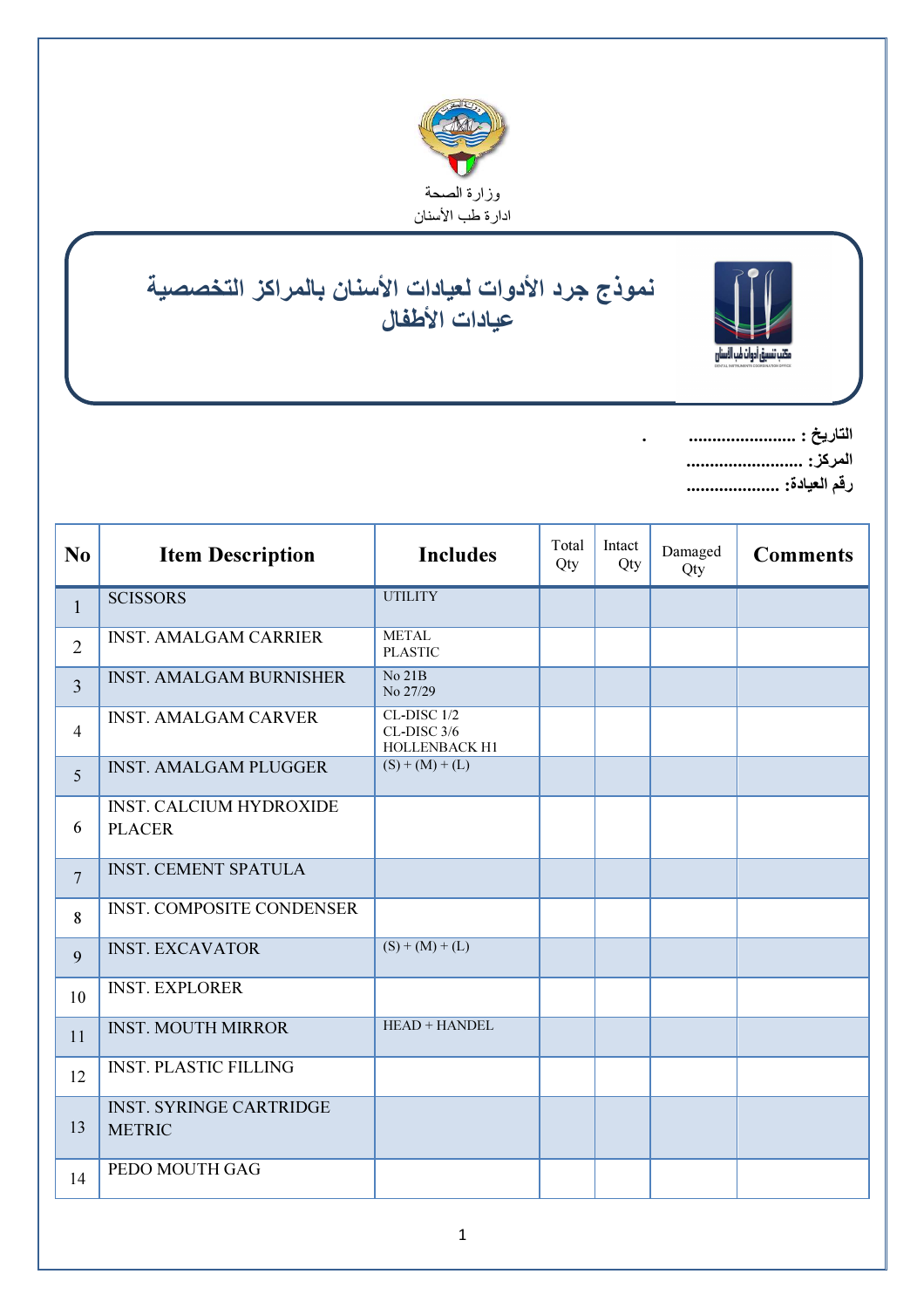| N <sub>0</sub> | <b>Item Description</b>                                        | <b>Includes</b>                                | Total<br>Qty | Intact<br>Qty | Damaged<br>Qty | <b>Comments</b> |
|----------------|----------------------------------------------------------------|------------------------------------------------|--------------|---------------|----------------|-----------------|
| 15             | <b>MOUTH PROBE</b>                                             |                                                |              |               |                |                 |
| 16             | <b>AUTO MATRIX TIGHTENING</b><br><b>DEVICE</b>                 |                                                |              |               |                |                 |
| 17             | <b>AUTO MATRIX CUTTER</b>                                      |                                                |              |               |                |                 |
| 18             | <b>INST.TWEEZER</b>                                            |                                                |              |               |                |                 |
| 19             | <b>INST. AMALGAM WELL</b>                                      |                                                |              |               |                |                 |
| 20             | <b>O.S. BLADE HANDLE</b>                                       |                                                |              |               |                |                 |
| 21             | <b>O.S. ELEVATOR ROOT</b><br><b>COUPLAND</b>                   | $NO$ 1 + $NO$ 2 + $NO$ 3                       |              |               |                |                 |
| 22             | O.S. ELEVATOR ROOT CRYER                                       | $RIGHT + LEFT$                                 |              |               |                |                 |
| 23             | <b>O.S. ELEVATOR ROOT</b><br><b>WARWICK RIGHT</b>              | <b>RIGHT</b><br><b>LEFT</b><br><b>STRAIGHT</b> |              |               |                |                 |
| 24             | <b>O.S. FORCEPS EXTRACTION</b><br><b>CHILD LOWER ANTERIOR</b>  |                                                |              |               |                |                 |
| 25             | <b>O.S. FORCEPS EXTRACTION</b><br><b>CHILD LOWER POSTERIOR</b> |                                                |              |               |                |                 |
| 26             | <b>O.S. FORCEPS EXTRACTION</b><br><b>CHILD UPPER ANTERIOR</b>  |                                                |              |               |                |                 |
| 27             | <b>O.S. FORCEPS EXTRACTION</b><br><b>CHILD UPPER POSTERIOR</b> |                                                |              |               |                |                 |
| 28             | <b>O.S. FORCEPS EXTRACTION</b><br>CHILD UPPER ROOT POSTERIOR   |                                                |              |               |                |                 |
| 29             | <b>O.S. FORCEPS EXTRACTION</b><br><b>CHILD LOWER ROOT</b>      |                                                |              |               |                |                 |
| 30             | O.S. NEEDLE HOLDER MAYO-<br><b>HEGAR 15CM</b>                  |                                                |              |               |                |                 |
| 31             | ORTH BAND SEATING<br><b>INSTRUMENT</b>                         |                                                |              |               |                |                 |
| 32             | ORTH BIRD BEAK PLIERS                                          |                                                |              |               |                |                 |